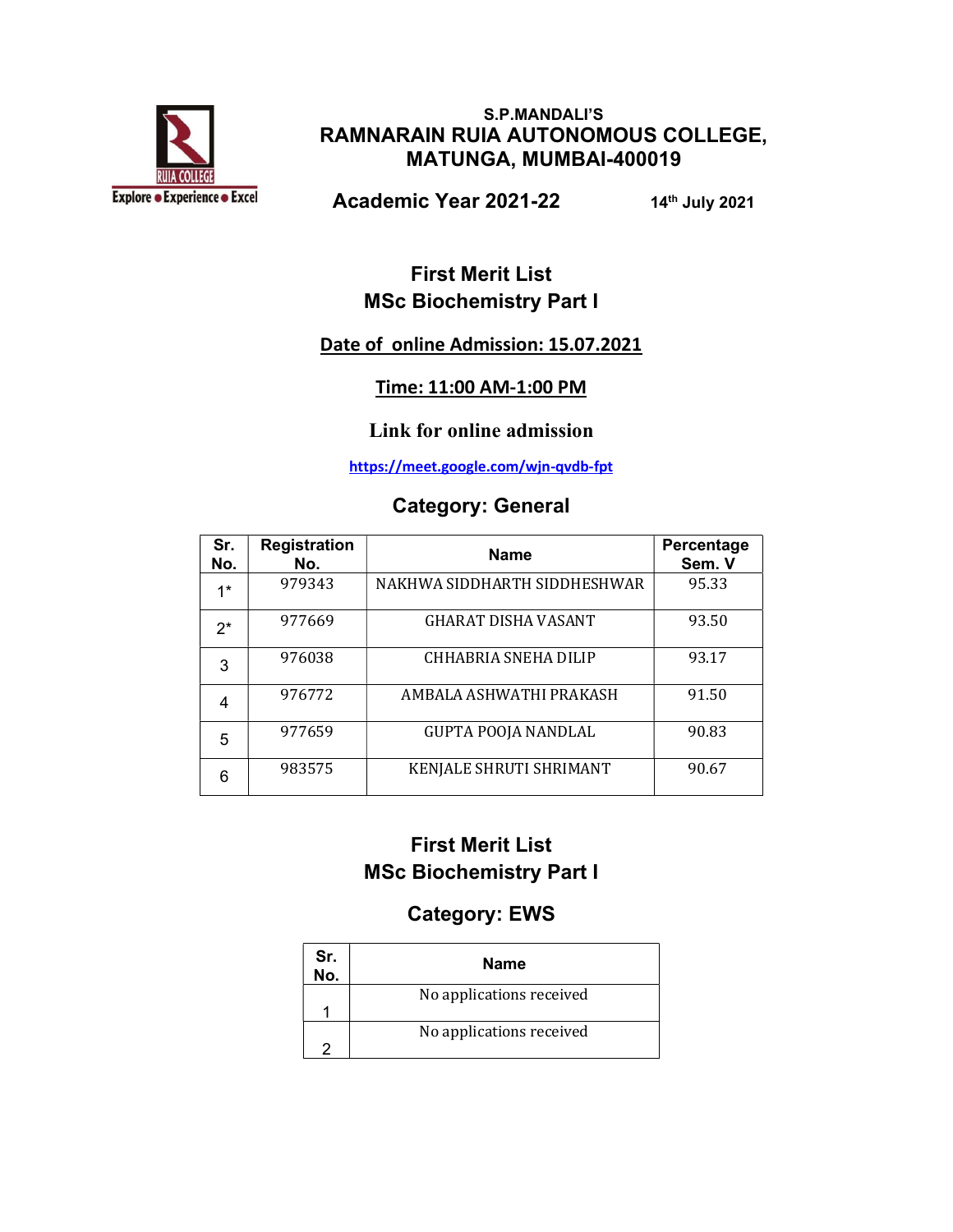### First Merit List MSc Biochemistry Part I

#### Category: SC

| Sr.<br>No. | <b>Registration</b><br>No. | <b>Name</b>              | Percentage<br>Sem. V |
|------------|----------------------------|--------------------------|----------------------|
|            | 979259                     | WAGHCHAWRE SAKSHI SANJAY | 83.83                |
| ⌒          | 978732                     | DHOKE JAGRUTI CHETAN     | 76.67                |

## First Merit List MSc Biochemistry Part I

#### Category: ST

| Sr.<br>No. | <b>Name</b>              |
|------------|--------------------------|
|            | No applications received |

# First Merit List MSc Biochemistry Part I

### Category: VJ/DT & NT

| Sr.<br>No. | <b>Name</b>              |
|------------|--------------------------|
|            | No applications received |
|            | No applications received |

## First Merit List MSc Biochemistry Part I

# Category: OBC

| Sr.<br>No. | <b>Registration</b><br>No. | <b>Name</b>                   | Percentage<br>Sem. V |
|------------|----------------------------|-------------------------------|----------------------|
|            | 976558                     | <b>MALEKAR SALONI VISHWAS</b> | 90.33                |
|            |                            |                               |                      |
|            | 979118                     | PATIL SAYALI NARAYAN          | 86.16                |
| ⌒          |                            |                               |                      |